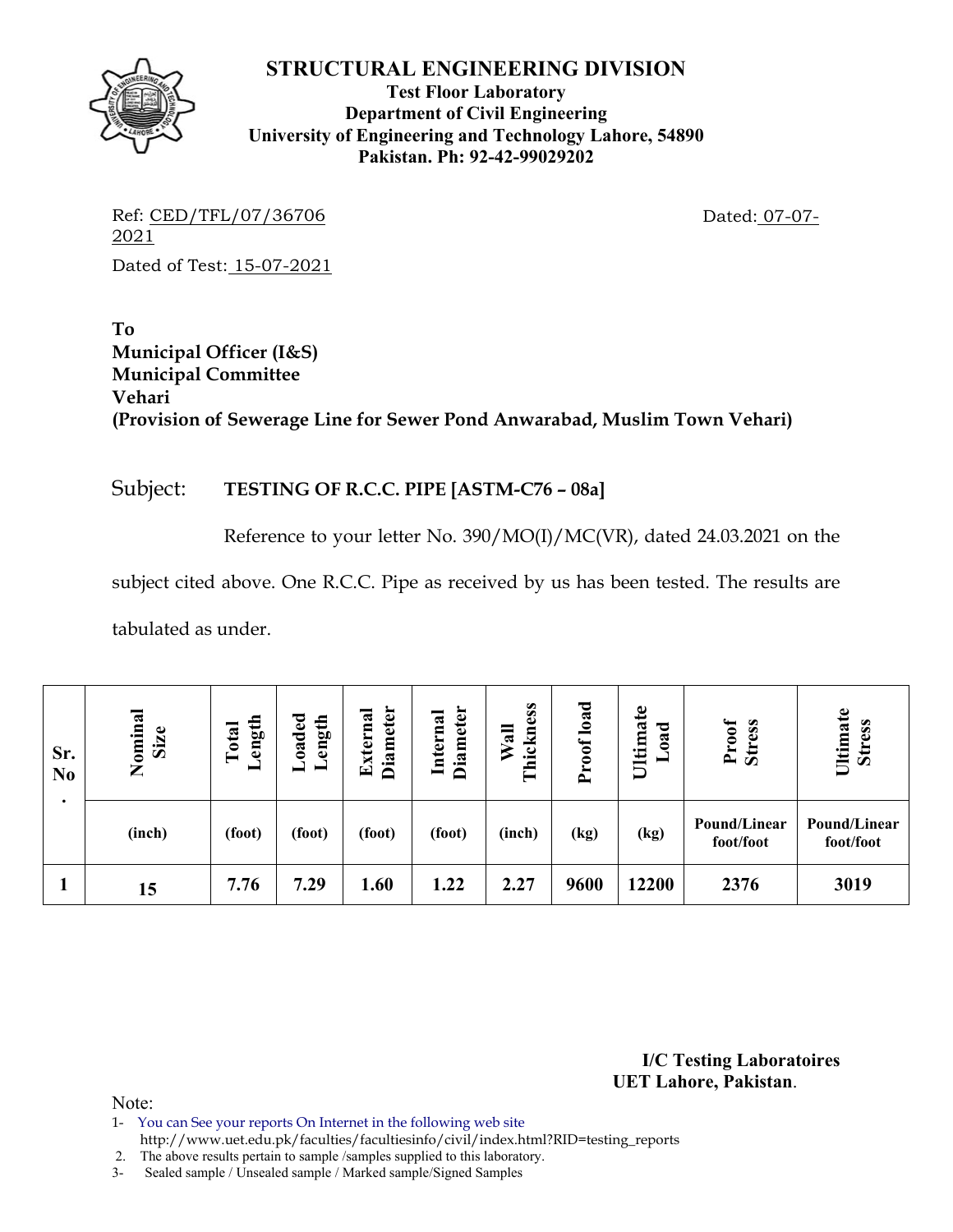**Test Floor Laboratory Department of Civil Engineering University of Engineering and Technology Lahore, 54890 Pakistan. Ph: 92-42-99029202** 

Ref: CED/TFL/07/36743 Dated: 12-07-2021 Dated of Test: 15-07-2021

**To M/S Capital City Okara** 

## Subject: **TESTING OF R.C.C. PIPE [ASTM-C76 – 08a]**

Reference to your letter No. Nil, dated 12.07.2021 on the subject cited above. Three R.C.C. Pipes as received by us has been tested. The results are tabulated as under.

| Sr.<br>N <sub>0</sub> | Nominal<br>Size | ength<br>Total<br>$\overline{\phantom{0}}$ | Loaded<br>Length | Diameter<br>External | <b>Diameter</b><br>Internal | Thickness<br>Wall | Proof load | Ultimate<br><b>b</b> ad<br>━ | Proof<br>Stress           | Ultimate<br><b>Stress</b> |
|-----------------------|-----------------|--------------------------------------------|------------------|----------------------|-----------------------------|-------------------|------------|------------------------------|---------------------------|---------------------------|
| $\bullet$             | (inch)          | (foot)                                     | (foot)           | (foot)               | (foot)                      | (inch)            | (kg)       | (kg)                         | Pound/Linear<br>foot/foot | Pound/Linear<br>foot/foot |
| $\mathbf{1}$          | 12 (Mughal)     | 7.79                                       | 7.34             | 1.34                 | 1.02                        | 1.94              | 2300       | 3800                         | 680                       | 1124                      |
| $\boldsymbol{2}$      | 12              | 7.79                                       | 7.33             | 1.32                 | 0.97                        | 2.09              | 9400       | 14700                        | 2904                      | 4541                      |
| 3                     | 18              | 7.71                                       | 7.22             | 1.65                 | 1.20                        | 2.70              | 5600       | 9600                         | 1428                      | 2448                      |

**I/C Testing Laboratoires UET Lahore, Pakistan**.

Note:

- 1- You can See your reports On Internet in the following web site http://www.uet.edu.pk/faculties/facultiesinfo/civil/index.html?RID=testing\_reports
- 2. The above results pertain to sample /samples supplied to this laboratory.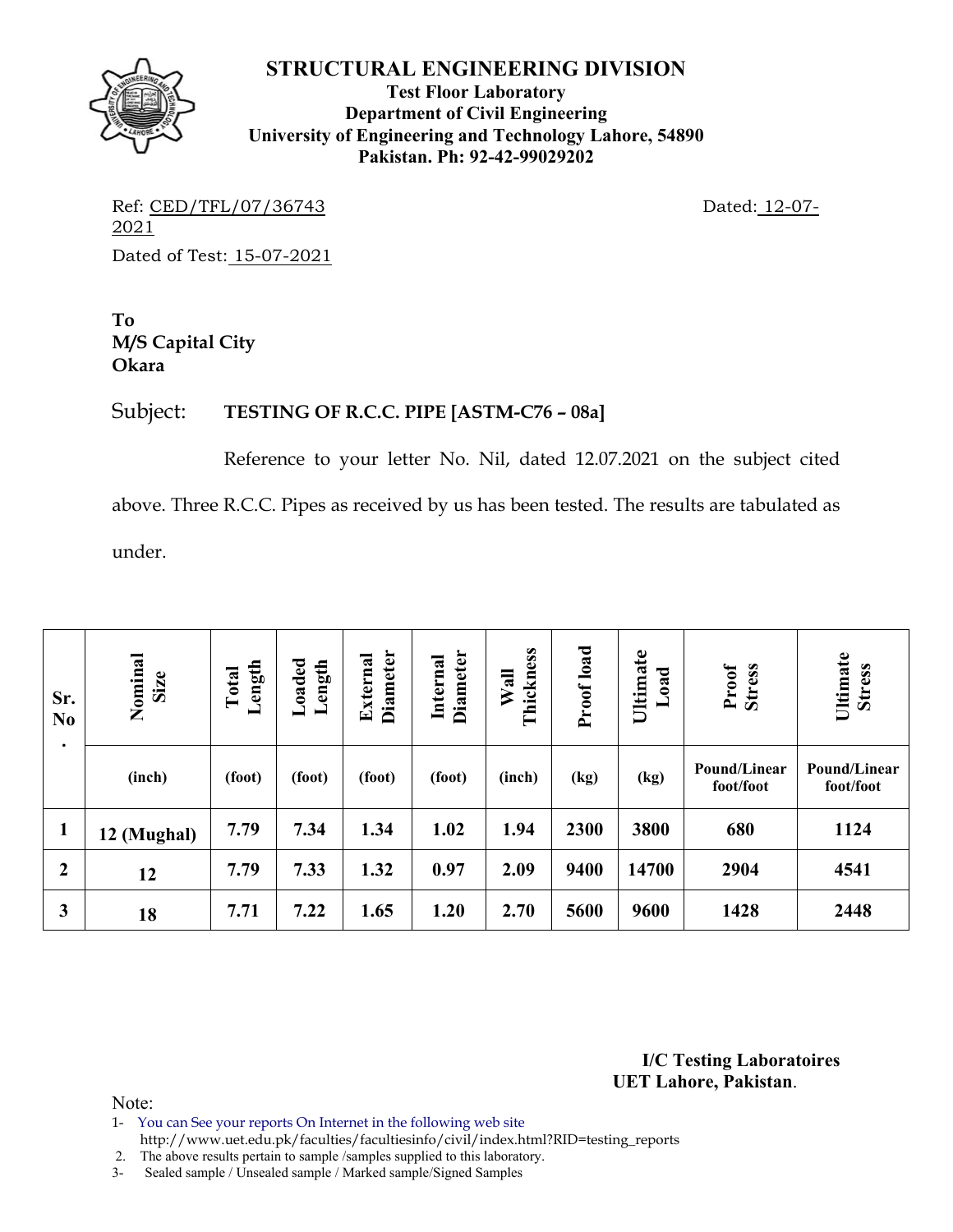

**Test Floor Laboratory Department of Civil Engineering University of Engineering and Technology Lahore, 54890 Pakistan. Ph: 92-42-99029202** 

Ref: CED/TFL/07/36746 Dated: 13-07-2021 Dated of Test: 15-07-2021

**To Assistant Executive Engineer (Civil) KBCMA, CVAS, Narowal Construction of External Sewerage System, External Water Supply / Fire Fighting System, Overhead Water Tank (50000 Gallon) Sewerage Equalization Tank No. 1 & 2, Disposal Tank No. 1 & 2, Tube well and Tube well Chamber, Septic Tanks (1-2), Oil separator, Grease Trap at CVAS, Narowal** 

#### Subject: **TESTING OF R.C.C. PIPE [ASTM-C76 – 08a]**

Reference to your letter No. A.E.E/NC/079, dated 24.06.2021 on the

subject cited above. Three R.C.C. Pipes as received by us has been tested. The results are

tabulated as under.

| Sr.<br>N <sub>0</sub><br>٠ | Nominal<br>Size | Length<br>Total | $\bf {Load}$<br>Length | Diameter<br>External | Diameter<br>Internal | Thickness<br>Wall | Proof load | Ultimate<br><sub>oad</sub> | Proof<br><b>Stress</b>    | Ultimate<br><b>Stress</b> |
|----------------------------|-----------------|-----------------|------------------------|----------------------|----------------------|-------------------|------------|----------------------------|---------------------------|---------------------------|
|                            | (inch)          | (foot)          | (foot)                 | (foot)               | (foot)               | (inch)            | (kg)       | (kg)                       | Pound/Linear<br>foot/foot | Pound/Linear<br>foot/foot |
|                            | 9               | 7.78            | 7.30                   | 0.91                 | 0.71                 | 1.18              | 10000      | 14500                      | 4240                      | 6148                      |
| $\boldsymbol{2}$           | 12              | 7.77            | 7.32                   | 1.31                 | 0.97                 | 2.02              | 17500      | 20000                      | 5436                      | 6213                      |
| 3                          | 18              | 7.77            | 7.29                   | 1.92                 | 1.49                 | 2.60              | 11800      | 14900                      | 2396                      | 3025                      |

#### **I/C Testing Laboratoires UET Lahore, Pakistan**.

Note:

1- You can See your reports On Internet in the following web site http://www.uet.edu.pk/faculties/facultiesinfo/civil/index.html?RID=testing\_reports

2. The above results pertain to sample /samples supplied to this laboratory.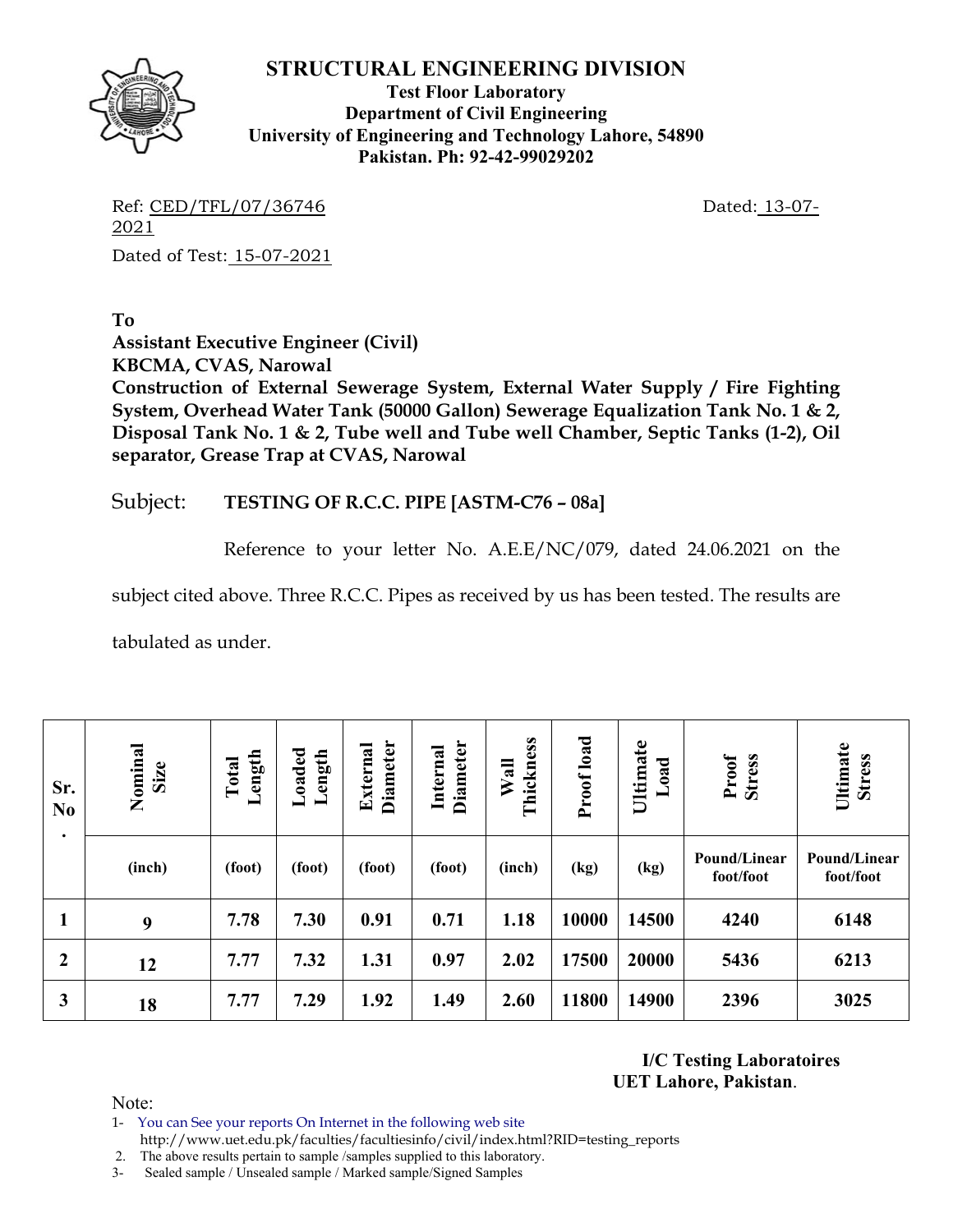

#### **Test Floor Laboratory Department of Civil Engineering University of Engineering and Technology Lahore, 54890 Pakistan. Ph: 92-42-99029202**

To, Project Manager/ Resident Head (Civil) JHC Jaggran-II Hydropower Consultants EPC Cotract for 48MW Jaggran-II Hydropower Project

| Reference # CED/TFL 36749 (Dr. Usman Akmal)               | Dated: 13-07-2021 |
|-----------------------------------------------------------|-------------------|
| Reference of the request letter $\#$ E314-JHC-EPCC-OC-406 | Dated: 13-07-2021 |

## **Tension Test Report** (Page -1/2)

| Date of Test | 15-07-2021        |
|--------------|-------------------|
| Gauge length | 8 inches          |
| Description  | Wire Tensile Test |

| Sr. No.      | Weight                                             | Diameter/<br>size<br>Nominal<br>(kg/m)<br>Actual<br>(mm)<br>(mm) |                | Area<br>(mm <sup>2</sup> ) |        | <b>Yield load</b> | <b>Breaking Load</b> | <b>Yield Stress</b><br>(MPa)                                    | <b>Ultimate Stress</b><br>(MPa) | Elongation | % Elongation | Remarks      |  |
|--------------|----------------------------------------------------|------------------------------------------------------------------|----------------|----------------------------|--------|-------------------|----------------------|-----------------------------------------------------------------|---------------------------------|------------|--------------|--------------|--|
|              |                                                    |                                                                  |                | Nominal                    | Actual | (kg)              | (kg)                 | Actual                                                          | <b>Actual</b>                   | (inch)     |              |              |  |
| $\mathbf{1}$ | 0.257                                              | $\bf 6$                                                          | 6.46           | -------                    | 32.8   | 1280              | 1960                 | 383                                                             | 587                             | 1.60       | 20.0         |              |  |
| $\mathbf{2}$ | 0.242                                              | $\bf 6$                                                          | 6.27           | -------                    | 30.9   | 1240              | 2280                 | 394                                                             | 724                             | 1.10       | 13.8         | MSM<br>Steel |  |
|              |                                                    | $\blacksquare$                                                   | $\blacksquare$ |                            |        |                   |                      |                                                                 |                                 |            |              |              |  |
|              |                                                    |                                                                  | $\blacksquare$ |                            |        |                   |                      |                                                                 |                                 |            |              |              |  |
|              |                                                    |                                                                  |                |                            |        |                   |                      |                                                                 |                                 |            |              |              |  |
|              |                                                    |                                                                  |                |                            |        |                   |                      |                                                                 |                                 |            |              |              |  |
|              |                                                    |                                                                  |                |                            |        |                   |                      | Note: only two samples for tensile and one sample for bend test |                                 |            |              |              |  |
|              |                                                    |                                                                  |                |                            |        |                   |                      |                                                                 |                                 |            |              |              |  |
|              |                                                    |                                                                  |                |                            |        | <b>Bend Test</b>  |                      |                                                                 |                                 |            |              |              |  |
|              | 6mm Dia Bar Bend Test Through 180° is Satisfactory |                                                                  |                |                            |        |                   |                      |                                                                 |                                 |            |              |              |  |
|              |                                                    |                                                                  |                |                            |        |                   |                      |                                                                 |                                 |            |              |              |  |
|              |                                                    |                                                                  |                |                            |        |                   |                      |                                                                 |                                 |            |              |              |  |

**I/C Testing Laboratoires UET Lahore, Pakistan**.

- 1- You can See your reports On Internet in the following web site http://www.uet.edu.pk/faculties/facultiesinfo/civil/index.html?RID=testing\_reports
- 2. The above results pertain to sample /samples supplied to this laboratory.
- 3- Sealed sample / Unsealed sample / Marked sample/Signed Samples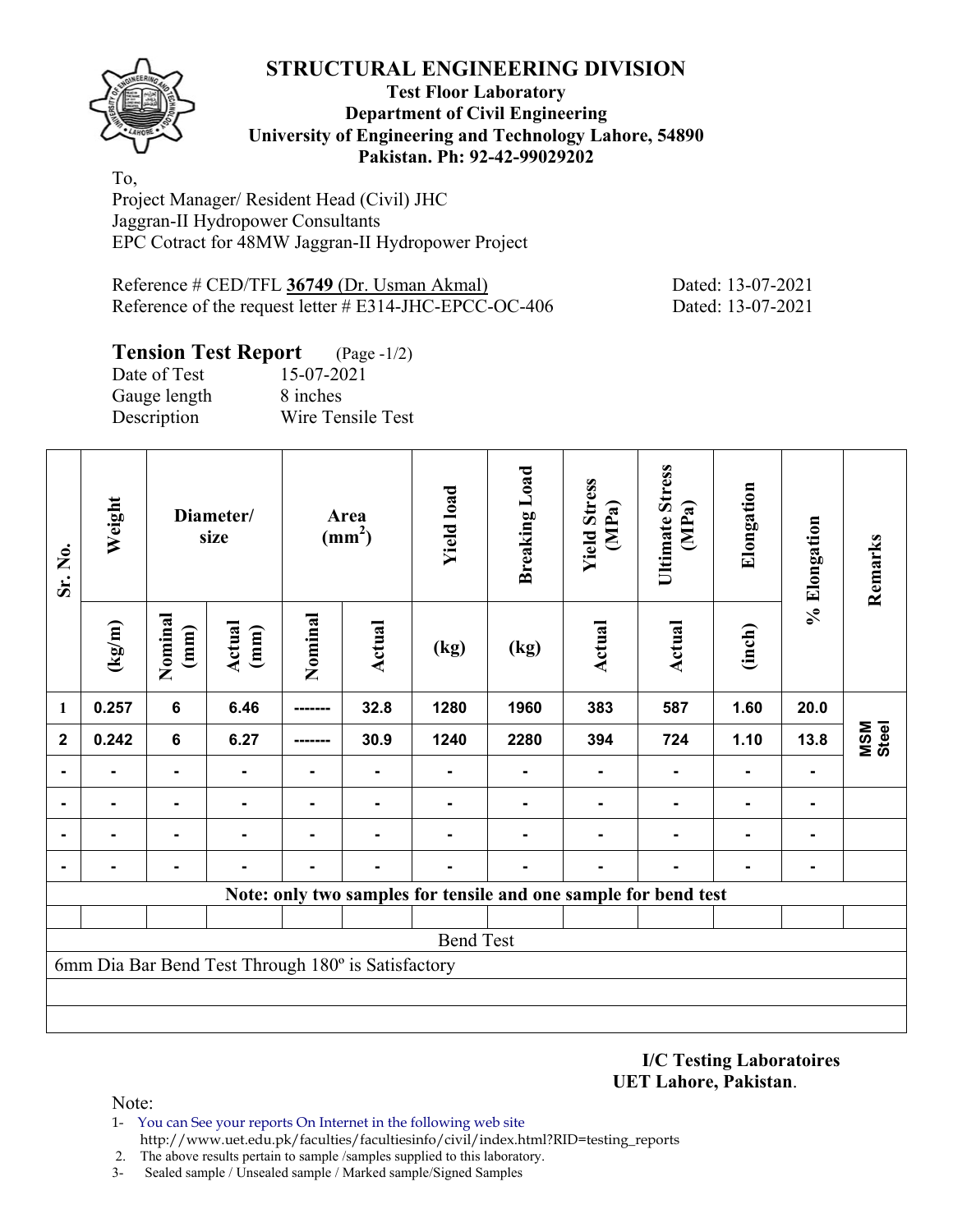

#### **Test Floor Laboratory Department of Civil Engineering University of Engineering and Technology Lahore, 54890 Pakistan. Ph: 92-42-99029202**

To, Project Manager/ Resident Head (Civil) JHC Jaggran-II Hydropower Consultants EPC Cotract for 48MW Jaggran-II Hydropower Project

| Reference # CED/TFL 36749 (Dr. Usman Akmal)               | Dated: 13-07-2021 |
|-----------------------------------------------------------|-------------------|
| Reference of the request letter $\#$ E314-JHC-EPCC-OC-408 | Dated: 13-07-2021 |

## **Tension Test Report** (Page -2/2)

Date of Test 15-07-2021 Gauge length 8 inches

Description Deformed Steel Bar Tensile and Bend Test as per ASTM-A615

| Sr. No.        | Weight<br>Diameter/<br><b>Size</b><br>(mm)          |                          |                | Area<br>$(in^2)$ |                          | <b>Yield load</b><br><b>Breaking</b><br>Load |                  |         | <b>Yield Stress</b><br>(psi)                                    |                          | <b>Ultimate Stress</b><br>(psi) | Elongation               | % Elongation             | Remarks         |
|----------------|-----------------------------------------------------|--------------------------|----------------|------------------|--------------------------|----------------------------------------------|------------------|---------|-----------------------------------------------------------------|--------------------------|---------------------------------|--------------------------|--------------------------|-----------------|
|                | (1bs/ft)                                            | Nominal                  | <b>Actual</b>  | Nominal          | <b>Actual</b>            | (kg)                                         | (kg)             | Nominal | <b>Actual</b>                                                   | Nominal                  | <b>Actual</b>                   | (inch)                   |                          |                 |
| $\mathbf{1}$   | 0.392                                               | 10                       | 9.73           | 0.12             | 0.115                    | 4200                                         | 5300             | 77161   | 80260                                                           | 97370                    | 101300                          | 0.80                     | 10.0                     |                 |
| $\mathbf{2}$   | 0.396                                               | 10                       | 9.77           | 0.12             | 0.116                    | 4300                                         | 5600             | 78998   | 81490                                                           | 102881                   | 106200                          | 1.00                     | 12.5                     | Mughal<br>Steel |
| $\overline{a}$ |                                                     | $\overline{\phantom{0}}$ |                |                  |                          |                                              |                  |         |                                                                 |                          | $\blacksquare$                  | $\overline{\phantom{0}}$ |                          |                 |
| $\blacksquare$ | ۰                                                   | $\overline{\phantom{a}}$ | ۰              | $\blacksquare$   |                          |                                              |                  |         | $\blacksquare$                                                  |                          | $\overline{\phantom{0}}$        | $\overline{\phantom{0}}$ | $\blacksquare$           |                 |
| $\blacksquare$ | $\overline{\phantom{0}}$                            | Ξ.                       | $\blacksquare$ | $\blacksquare$   | $\blacksquare$           |                                              |                  |         |                                                                 | $\overline{\phantom{0}}$ | $\blacksquare$                  | $\overline{\phantom{0}}$ | $\overline{\phantom{a}}$ |                 |
|                |                                                     | $\overline{\phantom{0}}$ |                |                  | $\overline{\phantom{0}}$ |                                              |                  |         |                                                                 |                          |                                 |                          |                          |                 |
|                |                                                     |                          |                |                  |                          |                                              |                  |         | Note: only two samples for tensile and one sample for bend test |                          |                                 |                          |                          |                 |
|                |                                                     |                          |                |                  |                          |                                              |                  |         |                                                                 |                          |                                 |                          |                          |                 |
|                |                                                     |                          |                |                  |                          |                                              | <b>Bend Test</b> |         |                                                                 |                          |                                 |                          |                          |                 |
|                | 10mm Dia Bar Bend Test Through 180° is Satisfactory |                          |                |                  |                          |                                              |                  |         |                                                                 |                          |                                 |                          |                          |                 |
|                |                                                     |                          |                |                  |                          |                                              |                  |         |                                                                 |                          |                                 |                          |                          |                 |
|                |                                                     |                          |                |                  |                          |                                              |                  |         |                                                                 |                          |                                 |                          |                          |                 |

**I/C Testing Laboratoires UET Lahore, Pakistan**.

Note:

1- You can See your reports On Internet in the following web site http://www.uet.edu.pk/faculties/facultiesinfo/civil/index.html?RID=testing\_reports

2. The above results pertain to sample /samples supplied to this laboratory.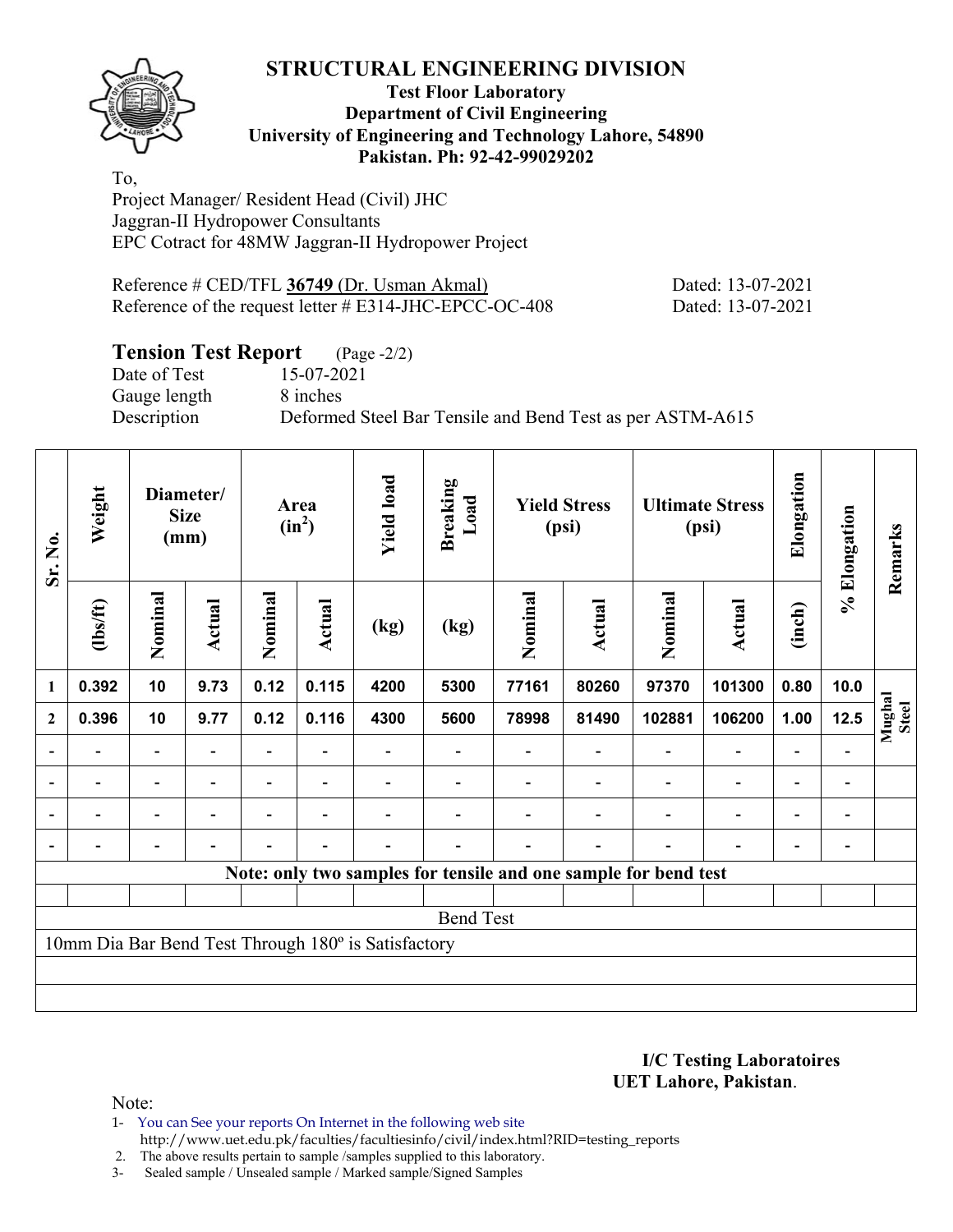

#### **Test Floor Laboratory Department of Civil Engineering University of Engineering and Technology Lahore, 54890 Pakistan. Ph: 92-42-99029202**

To, M/S Myco Engineers Lahore (Construction of Sports Complex & Swimming Pool at Buch Villa Multan)

| Reference # CED/TFL 36752 (Dr. Usman Akmal)      |  |
|--------------------------------------------------|--|
| Reference of the request letter # MEC/MEV/SMC/05 |  |

Dated: 13-07-2021 Dated: 13-07-2021

## **Tension Test Report** (Page -1/1)

Date of Test 15-07-2021 Gauge length 8 inches

Description Deformed Steel Bar Tensile and Bend Test as per ASTM-A615

| Sr. No.          | Weight                                              | Diameter/<br><b>Size</b><br>(inch) |                | Area<br>$(in^2)$ |                | <b>Yield load</b><br><b>Breaking</b><br>Load |                | <b>Yield Stress</b><br>(psi) |                                                                | <b>Ultimate Stress</b><br>(psi) |                | Elongation     | % Elongation | Remarks                     |
|------------------|-----------------------------------------------------|------------------------------------|----------------|------------------|----------------|----------------------------------------------|----------------|------------------------------|----------------------------------------------------------------|---------------------------------|----------------|----------------|--------------|-----------------------------|
|                  | (1bs/ft)                                            | Nominal                            | Actual         | Nominal          | <b>Actual</b>  | (kg)                                         | (kg)           | Nominal                      | Actual                                                         | Nominal                         | <b>Actual</b>  | (inch)         |              |                             |
| $\mathbf{1}$     | 0.379                                               | 3/8                                | 0.377          | 0.11             | 0.111          | 3200                                         | 4500           | 64200                        | 63340                                                          | 90200                           | 89100          | 1.00           | $12.5$       |                             |
| $\boldsymbol{2}$ | 0.378                                               | 3/8                                | 0.376          | 0.11             | 0.111          | 3300                                         | 4500           | 66200                        | 65440                                                          | 90200                           | 89300          | 1.20           | 15.0         | <b>Steel</b><br>$F_{\rm I}$ |
| $\blacksquare$   |                                                     | ۰                                  |                |                  |                |                                              |                |                              |                                                                |                                 | $\blacksquare$ | ۰              |              |                             |
|                  | $\blacksquare$                                      | $\blacksquare$                     | $\blacksquare$ | ٠                | $\blacksquare$ |                                              |                |                              | -                                                              |                                 | ۰              | $\blacksquare$ |              |                             |
|                  | $\blacksquare$                                      | $\blacksquare$                     | ۰              | Ξ.               | $\blacksquare$ | $\blacksquare$                               | Ξ.             |                              |                                                                | $\blacksquare$                  | $\blacksquare$ | $\blacksquare$ |              |                             |
|                  |                                                     | ۰                                  | $\blacksquare$ | $\blacksquare$   | ۰              | $\blacksquare$                               | $\blacksquare$ | $\blacksquare$               | ۰                                                              |                                 | $\blacksquare$ | $\blacksquare$ |              |                             |
|                  |                                                     |                                    |                |                  |                |                                              |                |                              | Note: only two sample for tensile and one sample for bend test |                                 |                |                |              |                             |
|                  |                                                     |                                    |                |                  |                |                                              |                |                              |                                                                |                                 |                |                |              |                             |
|                  | <b>Bend Test</b>                                    |                                    |                |                  |                |                                              |                |                              |                                                                |                                 |                |                |              |                             |
|                  | 3/8" Dia Bar Bend Test Through 180° is Satisfactory |                                    |                |                  |                |                                              |                |                              |                                                                |                                 |                |                |              |                             |
|                  |                                                     |                                    |                |                  |                |                                              |                |                              |                                                                |                                 |                |                |              |                             |
|                  |                                                     |                                    |                |                  |                |                                              |                |                              |                                                                |                                 |                |                |              |                             |

**I/C Testing Laboratoires UET Lahore, Pakistan**.

Note:

1- You can See your reports On Internet in the following web site http://www.uet.edu.pk/faculties/facultiesinfo/civil/index.html?RID=testing\_reports

2. The above results pertain to sample /samples supplied to this laboratory.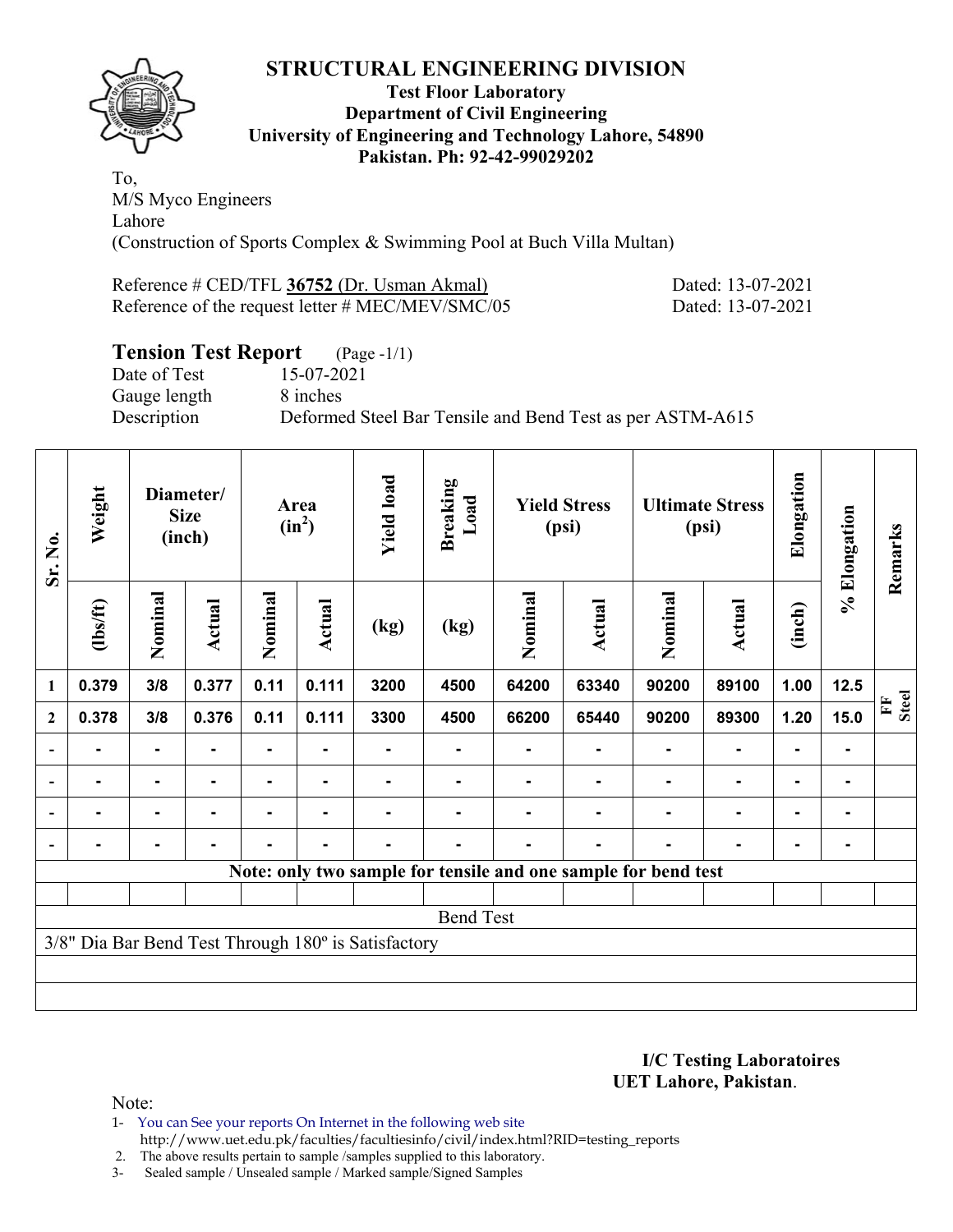

**Test Floor Laboratory Department of Civil Engineering University of Engineering and Technology Lahore, 54890 Pakistan. Ph: 92-42-99029202** 

To, M/S Tijaarat Developers Lahore (Project at Opus, Lahore)

Reference # CED/TFL **36756** (Dr. Usman Akmal) Dated: 13-07-2021 Reference of the request letter # Nil Dated: 13-07-2021

## **Tension Test Report** (Page -1/1) Date of Test 15-07-2021 Gauge length 8 inches Description Deformed Steel Bar Tensile and Bend Test as per ASTM-A615

| Sr. No.                  | Weight                                        |                   | Diameter/<br>Area<br>$(in^2)$<br><b>Size</b> |         |                | <b>Yield load</b> | Breaking<br>Load | <b>Yield Stress</b><br>(psi) |                                                                | <b>Ultimate Stress</b><br>(psi) |                | Elongation | % Elongation | Remarks |
|--------------------------|-----------------------------------------------|-------------------|----------------------------------------------|---------|----------------|-------------------|------------------|------------------------------|----------------------------------------------------------------|---------------------------------|----------------|------------|--------------|---------|
|                          | $\frac{2}{10}$                                | Nominal<br>$(\#)$ | Actual<br>(inch)                             | Nominal | <b>Actual</b>  | (kg)              | (kg)             | Nominal                      | Actual                                                         | Nominal                         | <b>Actual</b>  | (inch)     |              |         |
| $\mathbf{1}$             | 0.351                                         | 3                 | 0.362                                        | 0.11    | 0.103          | 2800              | 4300             | 56200                        | 59830                                                          | 86200                           | 91900          | 1.20       | 15.0         |         |
| $\mathbf{2}$             | 0.350                                         | $\mathbf{3}$      | 0.362                                        | 0.11    | 0.103          | 2800              | 4400             | 56200                        | 59980                                                          | 88200                           | 94300          | 1.10       | 13.8         |         |
| $\overline{\phantom{0}}$ |                                               | $\blacksquare$    |                                              |         |                |                   |                  |                              |                                                                |                                 |                |            |              |         |
| $\blacksquare$           | $\blacksquare$                                | ٠                 |                                              |         |                |                   |                  |                              |                                                                |                                 | $\blacksquare$ | ۰          | ۰            |         |
| $\overline{\phantom{0}}$ |                                               | ٠                 |                                              |         |                |                   |                  |                              |                                                                |                                 | $\blacksquare$ | ۰          |              |         |
|                          | -                                             | Ξ.                |                                              |         | $\blacksquare$ | Ξ.                |                  |                              | $\blacksquare$                                                 |                                 | $\blacksquare$ | ۰          | ۰            |         |
|                          |                                               |                   |                                              |         |                |                   |                  |                              | Note: only two sample for tensile and one sample for bend test |                                 |                |            |              |         |
|                          |                                               |                   |                                              |         |                |                   |                  |                              |                                                                |                                 |                |            |              |         |
|                          | <b>Bend Test</b>                              |                   |                                              |         |                |                   |                  |                              |                                                                |                                 |                |            |              |         |
|                          | #3 Bar Bend Test Through 180° is Satisfactory |                   |                                              |         |                |                   |                  |                              |                                                                |                                 |                |            |              |         |
|                          |                                               |                   |                                              |         |                |                   |                  |                              |                                                                |                                 |                |            |              |         |
|                          |                                               |                   |                                              |         |                |                   |                  |                              |                                                                |                                 |                |            |              |         |

**I/C Testing Laboratoires UET Lahore, Pakistan**.

- 1- You can See your reports On Internet in the following web site http://www.uet.edu.pk/faculties/facultiesinfo/civil/index.html?RID=testing\_reports
- 2. The above results pertain to sample /samples supplied to this laboratory.
- 3- Sealed sample / Unsealed sample / Marked sample/Signed Samples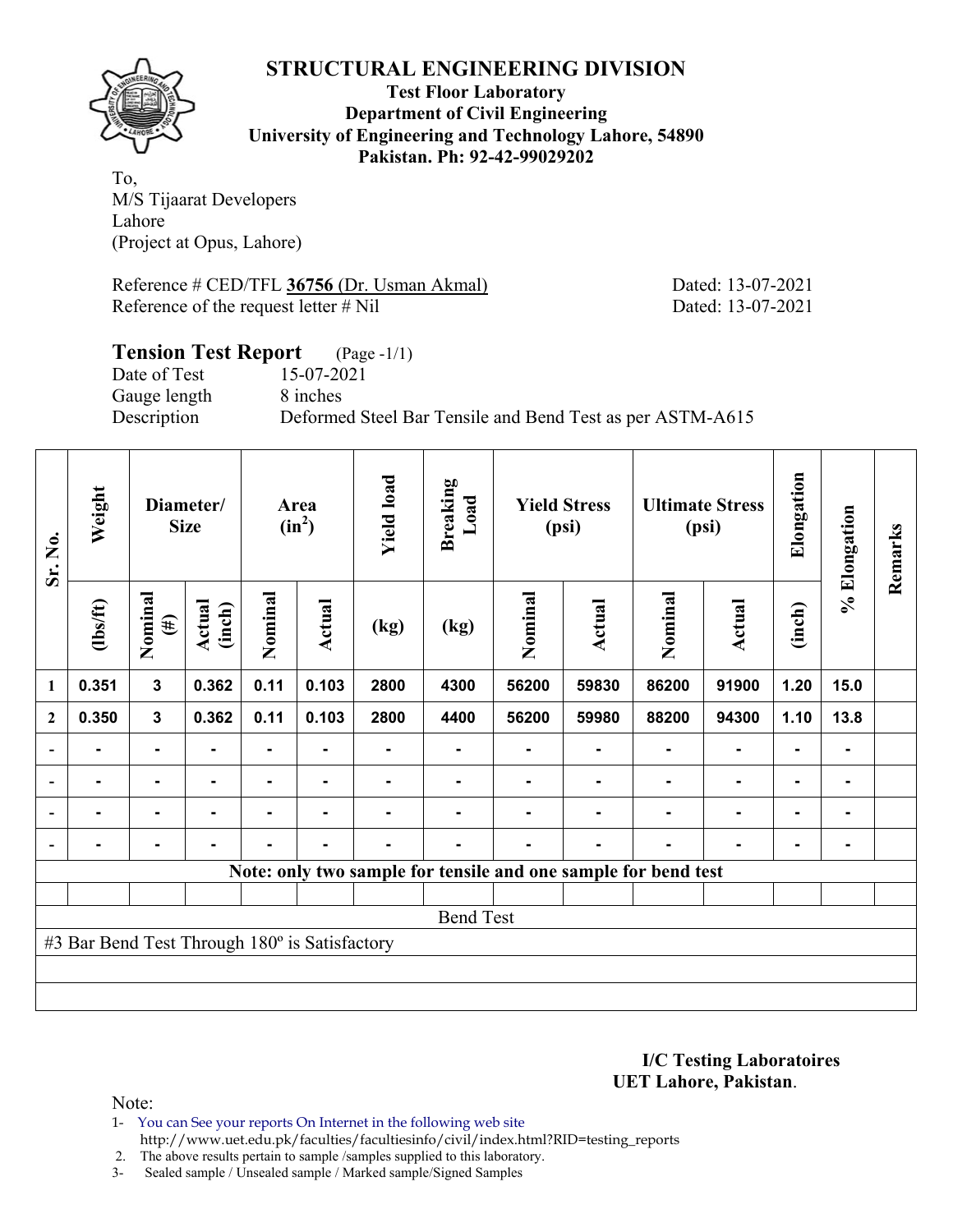

#### **Test Floor Laboratory Department of Civil Engineering University of Engineering and Technology Lahore, 54890 Pakistan. Ph: 92-42-99029202**

To, M/S Building Standards Ltd Lahore (Construction of Residential Building at Plot No. 244-D, Phase-V, DHA, Lahore

Reference # CED/TFL **36757** (Dr. Usman Akmal) Dated: 13-07-2021 Reference of the request letter # GT/LTR/210713-074 Dated: 13-07-2021

## **Tension Test Report** (Page -1/1)

Date of Test 15-07-2021 Gauge length 8 inches

Description Deformed Steel Bar Tensile Test as per ASTM-A615

| Sr. No.                  | Weight         |                | Diameter/<br><b>Size</b><br>(mm) |                | Area<br>$(in^2)$ | <b>Yield load</b> | <b>Breaking</b><br>Load |                                        | <b>Yield Stress</b><br>(psi) |                | <b>Ultimate Stress</b><br>(psi) | Elongation     | % Elongation   | Remarks |
|--------------------------|----------------|----------------|----------------------------------|----------------|------------------|-------------------|-------------------------|----------------------------------------|------------------------------|----------------|---------------------------------|----------------|----------------|---------|
|                          | $\frac{2}{10}$ | Nominal        | <b>Actual</b>                    | Nominal        | Actual           | (kg)              | (kg)                    | Nominal                                | Actual                       | Nominal        | <b>Actual</b>                   | (inch)         |                |         |
| $\mathbf{1}$             | 0.368          | 10             | 9.42                             | 0.12           | 0.108            | 3400              | 4700                    | 62464                                  | 69330                        | 86347          | 95900                           | 1.20           | 15.0           |         |
| $\overline{\phantom{a}}$ | $\blacksquare$ | $\blacksquare$ | ۰.                               | $\blacksquare$ |                  | $\blacksquare$    | $\blacksquare$          | ۰                                      | ۰.                           | ۰              | $\blacksquare$                  | $\blacksquare$ |                |         |
| ۰                        | $\blacksquare$ | $\blacksquare$ | ۰                                | ۰              | $\blacksquare$   | $\blacksquare$    | $\blacksquare$          | -                                      | $\blacksquare$               | $\blacksquare$ | $\blacksquare$                  | $\blacksquare$ | ۰              |         |
| $\overline{\phantom{a}}$ | $\blacksquare$ | $\blacksquare$ | ۰                                | $\blacksquare$ | $\blacksquare$   | $\blacksquare$    | $\blacksquare$          | -                                      | $\blacksquare$               | $\blacksquare$ | $\blacksquare$                  | $\blacksquare$ | $\blacksquare$ |         |
|                          | $\blacksquare$ | -              |                                  | -              | $\blacksquare$   |                   |                         |                                        |                              | ۰              | $\blacksquare$                  | $\blacksquare$ | ۰              |         |
|                          |                | -              |                                  | -              | ۰                |                   | ۰                       |                                        |                              |                | $\blacksquare$                  | ۰              | $\blacksquare$ |         |
|                          |                |                |                                  |                |                  |                   |                         | Note: only one sample for tensile test |                              |                |                                 |                |                |         |
|                          |                |                |                                  |                |                  |                   |                         |                                        |                              |                |                                 |                |                |         |
|                          |                |                |                                  |                |                  |                   | <b>Bend Test</b>        |                                        |                              |                |                                 |                |                |         |
|                          |                |                |                                  |                |                  |                   |                         |                                        |                              |                |                                 |                |                |         |
|                          |                |                |                                  |                |                  |                   |                         |                                        |                              |                |                                 |                |                |         |
|                          |                |                |                                  |                |                  |                   |                         |                                        |                              |                |                                 |                |                |         |

**I/C Testing Laboratoires UET Lahore, Pakistan**.

- 1- You can See your reports On Internet in the following web site
	- http://www.uet.edu.pk/faculties/facultiesinfo/civil/index.html?RID=testing\_reports
- 2. The above results pertain to sample /samples supplied to this laboratory.
- 3- Sealed sample / Unsealed sample / Marked sample/Signed Samples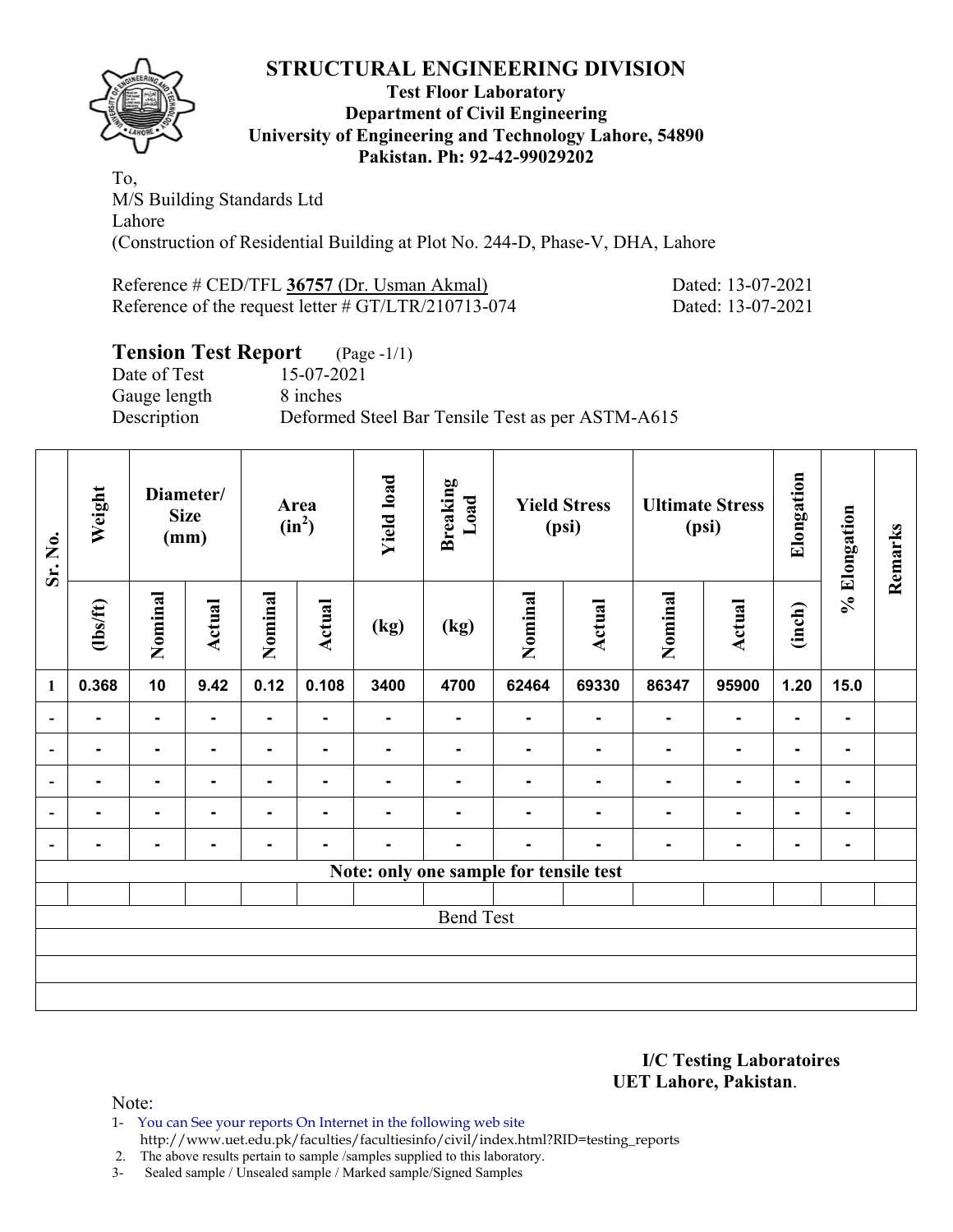

#### **Test Floor Laboratory Department of Civil Engineering University of Engineering and Technology Lahore, 54890 Pakistan. Ph: 92-42-99029202**

To, Resident Engineer

Velosi Integrity & Safety Pakistan (Pvt) Ltd Consultancy Services (Design & Resident Type Supervision) for Construction of Confucius Institute at University of Agriculture Faisalabad

| Reference # CED/TFL 36758 (Dr. Usman Akmal)           | Dated: 13-07-2021 |
|-------------------------------------------------------|-------------------|
| Reference of the request letter $\#$ VISP/CON/FSD-016 | Dated: 03-07-2021 |

## **Tension Test Report** (Page -1/1)

Date of Test 15-07-2021 Gauge length 8 inches

Description Deformed Steel Bar Tensile and Bend Test as per ASTM-A615

| Sr. No.      | Weight                                        | Diameter/<br><b>Size</b> |                  | Area<br>$(in^2)$ |               | <b>Yield load</b> | <b>Breaking</b><br>Load | <b>Yield Stress</b><br>(psi) |               | <b>Ultimate Stress</b><br>(psi)                                |                | Elongation | % Elongation   | Remarks        |
|--------------|-----------------------------------------------|--------------------------|------------------|------------------|---------------|-------------------|-------------------------|------------------------------|---------------|----------------------------------------------------------------|----------------|------------|----------------|----------------|
|              | $\frac{2}{10}$                                | Nominal<br>$(\#)$        | Actual<br>(inch) | Nominal          | <b>Actual</b> | (kg)              | (kg)                    | Nominal                      | <b>Actual</b> | Nominal                                                        | Actual         | (inch)     |                |                |
| 1            | 0.406                                         | $\mathbf{3}$             | 0.390            | 0.11             | 0.119         | 3000              | 4500                    | 60200                        | 55410         | 90200                                                          | 83200          | 1.30       | 16.3           |                |
| $\mathbf{2}$ | 0.424                                         | $\mathbf{3}$             | 0.398            | 0.11             | 0.125         | 3600              | 5400                    | 72200                        | 63630         | 108200                                                         | 95500          | 1.40       | 17.5           | Supreme<br>P.K |
|              |                                               | $\blacksquare$           |                  | ۰                |               |                   |                         |                              |               |                                                                | $\blacksquare$ |            |                |                |
|              |                                               | $\blacksquare$           |                  |                  |               |                   |                         |                              |               |                                                                |                |            | ۰              |                |
|              |                                               | ۰                        |                  |                  |               |                   |                         |                              |               |                                                                |                |            | $\blacksquare$ |                |
|              |                                               |                          |                  |                  |               |                   | -                       |                              |               |                                                                |                |            | ۰              |                |
|              |                                               |                          |                  |                  |               |                   |                         |                              |               | Note: only two sample for tensile and one sample for bend test |                |            |                |                |
|              |                                               |                          |                  |                  |               |                   |                         |                              |               |                                                                |                |            |                |                |
|              |                                               |                          |                  |                  |               |                   | <b>Bend Test</b>        |                              |               |                                                                |                |            |                |                |
|              | #3 Bar Bend Test Through 180° is Satisfactory |                          |                  |                  |               |                   |                         |                              |               |                                                                |                |            |                |                |
|              |                                               |                          |                  |                  |               |                   |                         |                              |               |                                                                |                |            |                |                |
|              |                                               |                          |                  |                  |               |                   |                         |                              |               |                                                                |                |            |                |                |

**I/C Testing Laboratoires UET Lahore, Pakistan**.

- 1- You can See your reports On Internet in the following web site http://www.uet.edu.pk/faculties/facultiesinfo/civil/index.html?RID=testing\_reports
- 2. The above results pertain to sample /samples supplied to this laboratory.
- 3- Sealed sample / Unsealed sample / Marked sample/Signed Samples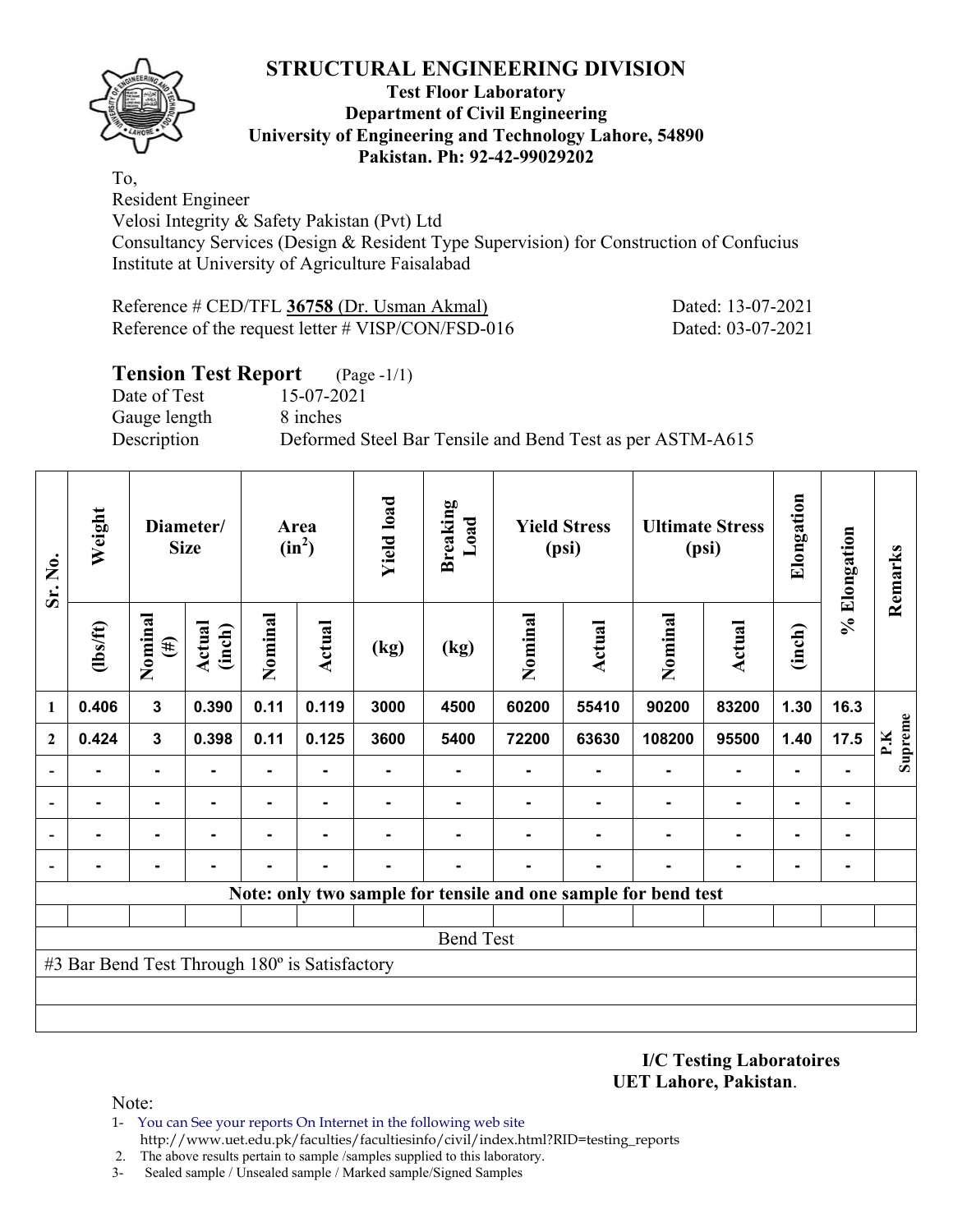

#### **Test Floor Laboratory Department of Civil Engineering University of Engineering and Technology Lahore, 54890 Pakistan. Ph: 92-42-99029202**

To, Project Manager CCECC-MATRACON-HABIB Joint Venture Re-Construction of & Up-gradation of Main Runway (18L/36R) at Allama Iqbal International Airport (AIIAP), Lahore

Reference # CED/TFL **36766** (Dr. Usman Akmal) Dated: 14-07-2021 Reference of the request letter # AIIAP/CCECC-MATRACON-HABIB Jv/2021/504 Dated: 12-07-2021

## **Tension Test Report** (Page -1/1)

Date of Test 15-07-2021 Gauge length 8 inches

Description Deformed Steel Bar Tensile and Bend Test as per ASTM-A615

| Sr. No.                  | Weight         | Diameter/<br><b>Size</b><br>(mm) |        | Area<br>$(in^2)$ |               | <b>Yield load</b>                                   | <b>Breaking</b><br>Load                                        | <b>Yield Stress</b><br>(psi) |               | <b>Ultimate Stress</b><br>(psi) |                | Elongation     | % Elongation   | Remarks                       |
|--------------------------|----------------|----------------------------------|--------|------------------|---------------|-----------------------------------------------------|----------------------------------------------------------------|------------------------------|---------------|---------------------------------|----------------|----------------|----------------|-------------------------------|
|                          | $\frac{2}{10}$ | Nominal                          | Actual | Nominal          | <b>Actual</b> | (kg)                                                | (kg)                                                           | Nominal                      | <b>Actual</b> | Nominal                         | <b>Actual</b>  | (inch)         |                |                               |
| 1                        | 0.415          | 10                               | 10.01  | 0.12             | 0.122         | 3500                                                | 5320                                                           | 64301                        | 63290         | 97737                           | 96200          | 1.20           | 15.0           |                               |
|                          | ۰              | $\blacksquare$                   |        | ٠.               |               | ۰                                                   |                                                                |                              |               |                                 | $\blacksquare$ | $\blacksquare$ | $\blacksquare$ | <b>Batala</b><br><b>Steel</b> |
|                          |                | $\blacksquare$                   |        | ۰                |               |                                                     |                                                                |                              |               |                                 | $\blacksquare$ | $\blacksquare$ | ۰              |                               |
| $\overline{\phantom{0}}$ |                |                                  |        |                  |               |                                                     |                                                                |                              |               |                                 |                |                |                |                               |
| $\overline{\phantom{a}}$ |                | ۰                                |        |                  |               |                                                     |                                                                |                              |               |                                 |                | $\blacksquare$ | $\blacksquare$ |                               |
| $\overline{\phantom{a}}$ |                |                                  |        |                  |               |                                                     |                                                                |                              |               |                                 |                | $\blacksquare$ | $\blacksquare$ |                               |
|                          |                |                                  |        |                  |               |                                                     | Note: only one sample for tensile and one sample for bend test |                              |               |                                 |                |                |                |                               |
|                          |                |                                  |        |                  |               |                                                     |                                                                |                              |               |                                 |                |                |                |                               |
|                          |                |                                  |        |                  |               |                                                     | <b>Bend Test</b>                                               |                              |               |                                 |                |                |                |                               |
|                          |                |                                  |        |                  |               | 10mm Dia Bar Bend Test Through 180° is Satisfactory |                                                                |                              |               |                                 |                |                |                |                               |
|                          |                |                                  |        |                  |               |                                                     |                                                                |                              |               |                                 |                |                |                |                               |
|                          |                |                                  |        |                  |               |                                                     |                                                                |                              |               |                                 |                |                |                |                               |

**I/C Testing Laboratoires UET Lahore, Pakistan**.

Note:

1- You can See your reports On Internet in the following web site http://www.uet.edu.pk/faculties/facultiesinfo/civil/index.html?RID=testing\_reports

2. The above results pertain to sample /samples supplied to this laboratory.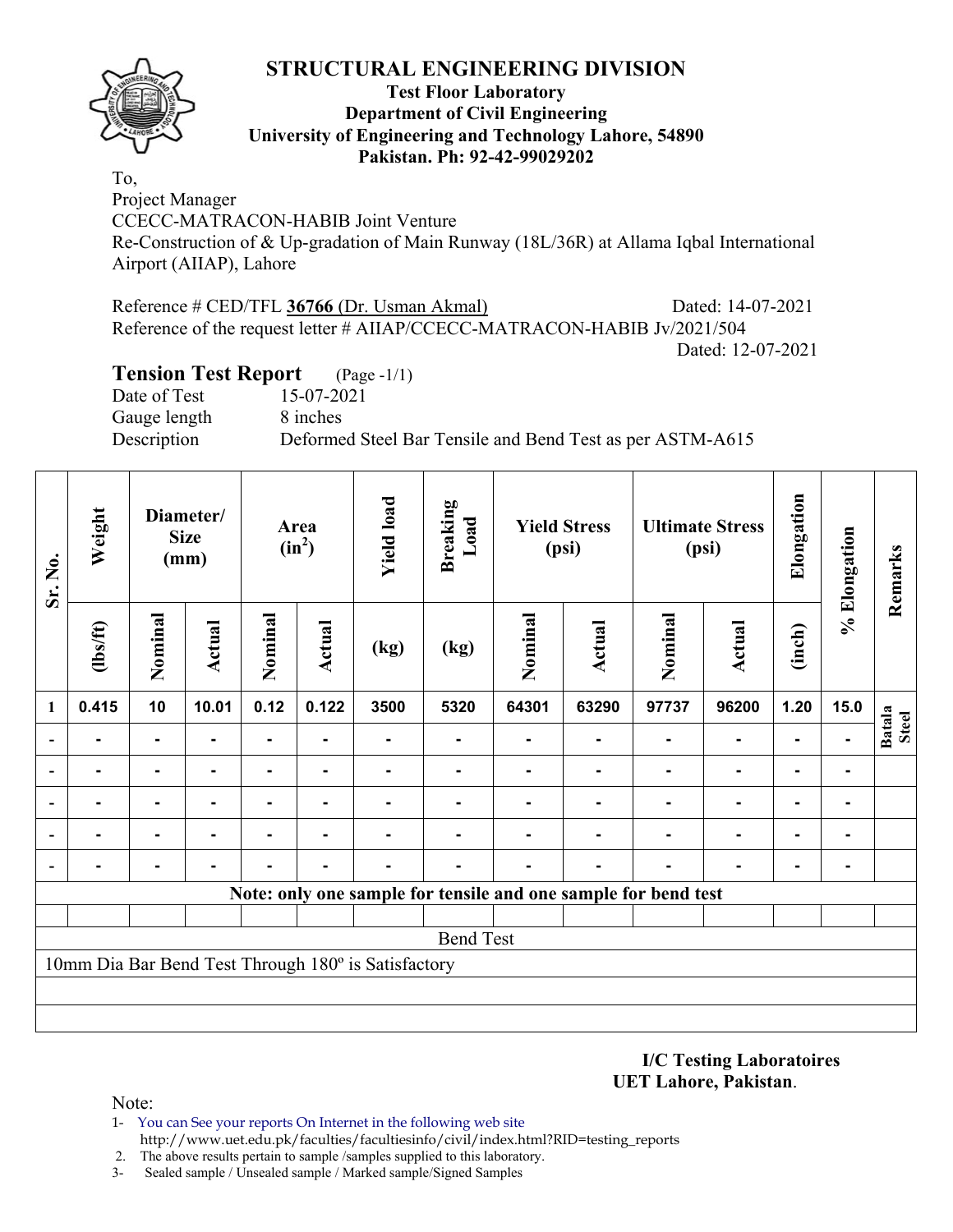

#### **Test Floor Laboratory Department of Civil Engineering University of Engineering and Technology Lahore, 54890 Pakistan. Ph: 92-42-99029202**

Ref: CED/TFL/07/36767 Dated: 07-07-2021 Dated of Test: 15-07-2021

**To Municipal Officer (I&S) Municipal Coporation Hafizabad (Rehabilitation of Municipal Servies Infrastructure Hafizabad) (M/s Ch. Amjad Ali Govt. Contractor)** 

## Subject: **TESTING OF R.C.C. PIPE [ASTM-C76 – 08a]** (Page -1/3)

Reference to your letter No. 19/PCP/mo(I&S)/HFD, dated 04.06.2021 on

the subject cited above. One R.C.C. Pipe as received by us has been tested. The results

are tabulated as under.

| Sr.<br>N <sub>0</sub> | Nominal<br>Size | ength<br>Total<br>▬ | oaded<br>ength | <b>Diameter</b><br>Externa | <b>Diameter</b><br>Internal | hickness<br>Wall<br>۳ | load<br>roof<br>$\sim$ | $\mathbf{e}$<br>$\sigma$<br>ಕ<br>Ultima<br>$\mathbf{a}$ | Proof<br><b>Stress</b>    | Ultimate<br><b>Stress</b> |
|-----------------------|-----------------|---------------------|----------------|----------------------------|-----------------------------|-----------------------|------------------------|---------------------------------------------------------|---------------------------|---------------------------|
|                       | (inch)          | (foot)              | (foot)         | (foot)                     | (foot)                      | (inch)                | (kg)                   | (kg)                                                    | Pound/Linear<br>foot/foot | Pound/Linear<br>foot/foot |
|                       | 18              | 7.74                | 7.30           | 1.92                       | 1.49                        | 2.57                  | 7400                   | 12600                                                   | 1495                      | 2546                      |

**I/C Testing Laboratoires UET Lahore, Pakistan**.

Note:

- 1- You can See your reports On Internet in the following web site
- http://www.uet.edu.pk/faculties/facultiesinfo/civil/index.html?RID=testing\_reports

2. The above results pertain to sample /samples supplied to this laboratory.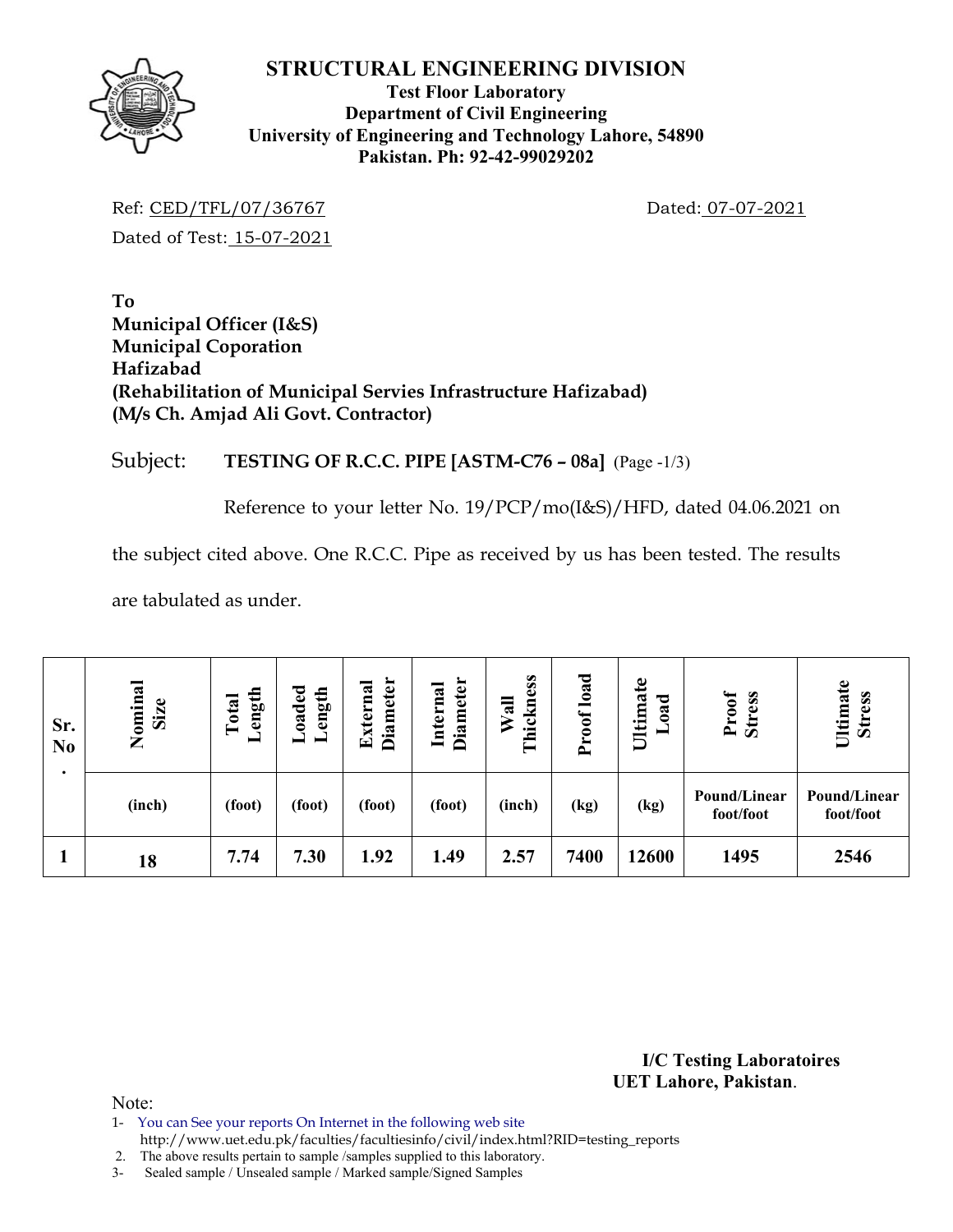

**Test Floor Laboratory Department of Civil Engineering University of Engineering and Technology Lahore, 54890 Pakistan. Ph: 92-42-99029202** 

Ref: CED/TFL/07/36767 Dated: 07-07-2021

Dated of Test: 15-07-2021

**To Municipal Officer (I&S) Municipal Coporation Hafizabad (Rehabilitation of Municipal Servies Infrastructure Hafizabad) (M/s Ch. Amjad Ali Govt. Contractor)** 

## Subject: **TESTING OF R.C.C. PIPE [ASTM-C76 – 08a]** (Page -2/3)

Reference to your letter No. 19/PCP/mo(I&S)/HFD, dated 04.06.2021 on

the subject cited above. One R.C.C. Pipe as received by us has been tested. The results

are tabulated as under.

| Sr.<br>N <sub>0</sub> | Nominal<br>Size | ength<br>Total<br>− | oaded<br>ength | <b>Diameter</b><br>xterna<br>囯 | <b>Diameter</b><br>Internal | Thickness<br>Wall | load<br>roof<br>$\sim$ | Ultimate<br>ರ<br>$\boldsymbol{a}$ | Proof<br><b>Stress</b>    | Ultimate<br><b>Stress</b> |
|-----------------------|-----------------|---------------------|----------------|--------------------------------|-----------------------------|-------------------|------------------------|-----------------------------------|---------------------------|---------------------------|
|                       | (inch)          | (foot)              | (foot)         | (foot)                         | (foot)                      | (inch)            | (kg)                   | (kg)                              | Pound/Linear<br>foot/foot | Pound/Linear<br>foot/foot |
|                       | 12              | 7.72                | 7.33           | 1.32                           | 0.97                        | 2.11              | 11800                  | 19700                             | 3668                      | 6124                      |

**I/C Testing Laboratoires UET Lahore, Pakistan**.

- 1- You can See your reports On Internet in the following web site
- http://www.uet.edu.pk/faculties/facultiesinfo/civil/index.html?RID=testing\_reports
- 2. The above results pertain to sample /samples supplied to this laboratory.
- 3- Sealed sample / Unsealed sample / Marked sample/Signed Samples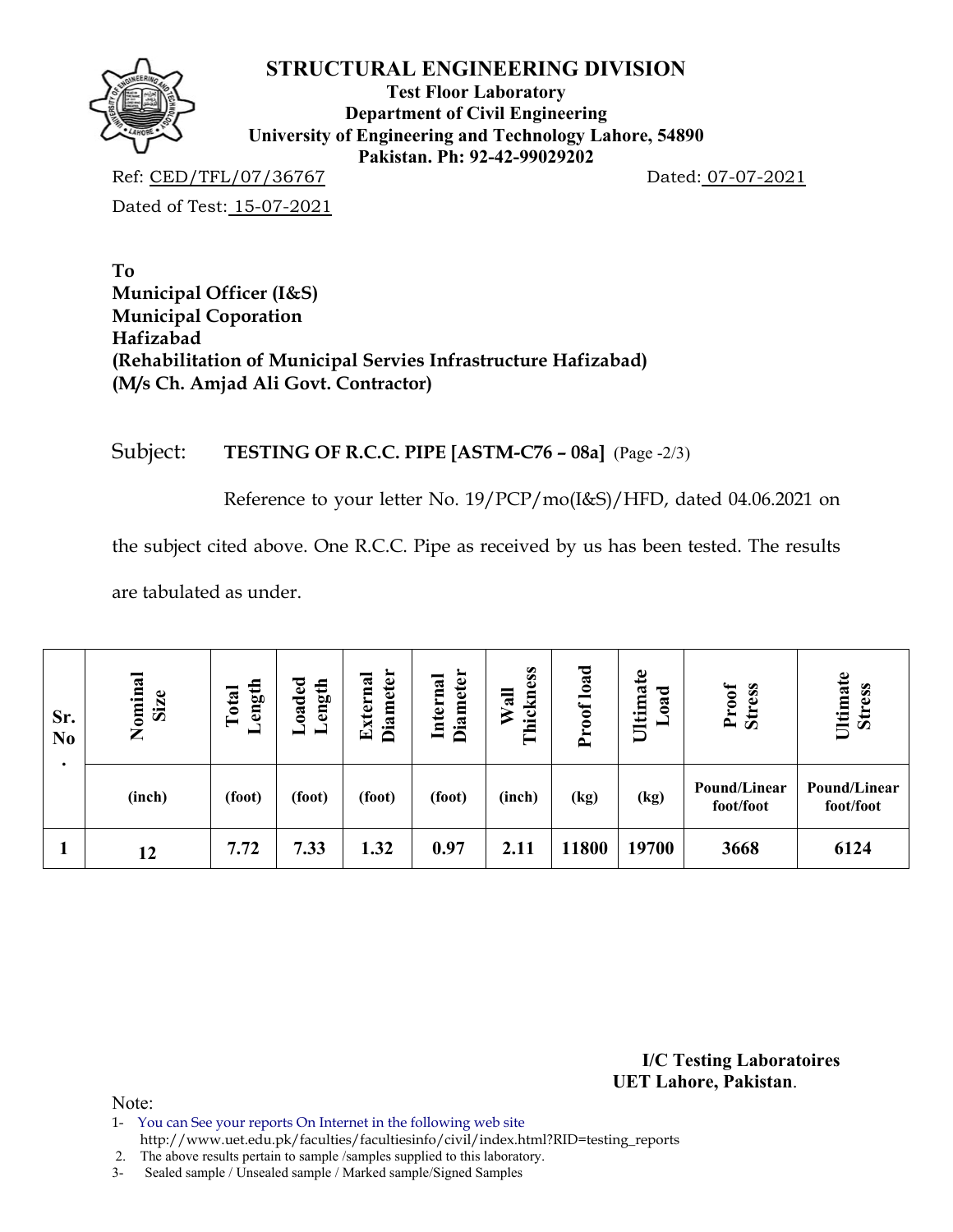

**Test Floor Laboratory Department of Civil Engineering University of Engineering and Technology Lahore, 54890 Pakistan. Ph: 92-42-99029202** 

Ref: CED/TFL/07/36767 Dated: 07-07-2021

Dated of Test: 15-07-2021

**To Municipal Officer (I&S) Municipal Coporation Hafizabad (Rehabilitation of Municipal Servies Infrastructure Hafizabad) (M/s Ch. Amjad Ali Govt. Contractor)** 

## Subject: **TESTING OF R.C.C. PIPE [ASTM-C76 – 08a]** (Page -3/3)

Reference to your letter No. 19/PCP/mo(I&S)/HFD, dated 04.06.2021 on

the subject cited above. One R.C.C. Pipe as received by us has been tested. The results

are tabulated as under.

| Sr.<br>N <sub>0</sub> | Nominal<br>Size | ength<br>Total<br>− | oaded<br>ength | <b>Diameter</b><br>xterna<br>囯 | <b>Diameter</b><br>Internal | hickness<br>Wall<br>Ē | load<br>roof<br>$\sim$ | Ultimate<br>ರ<br>$\boldsymbol{a}$ | Proof<br><b>Stress</b>    | Ultimate<br><b>Stress</b> |
|-----------------------|-----------------|---------------------|----------------|--------------------------------|-----------------------------|-----------------------|------------------------|-----------------------------------|---------------------------|---------------------------|
|                       | (inch)          | (foot)              | (foot)         | (foot)                         | (foot)                      | (inch)                | (kg)                   | (kg)                              | Pound/Linear<br>foot/foot | Pound/Linear<br>foot/foot |
|                       | 15              | 7.78                | 7.27           | 1.63                           | 1.22                        | 2.47                  | 7200                   | 9900                              | 1786                      | 2456                      |

**I/C Testing Laboratoires UET Lahore, Pakistan**.

Note:

1- You can See your reports On Internet in the following web site

http://www.uet.edu.pk/faculties/facultiesinfo/civil/index.html?RID=testing\_reports

2. The above results pertain to sample /samples supplied to this laboratory.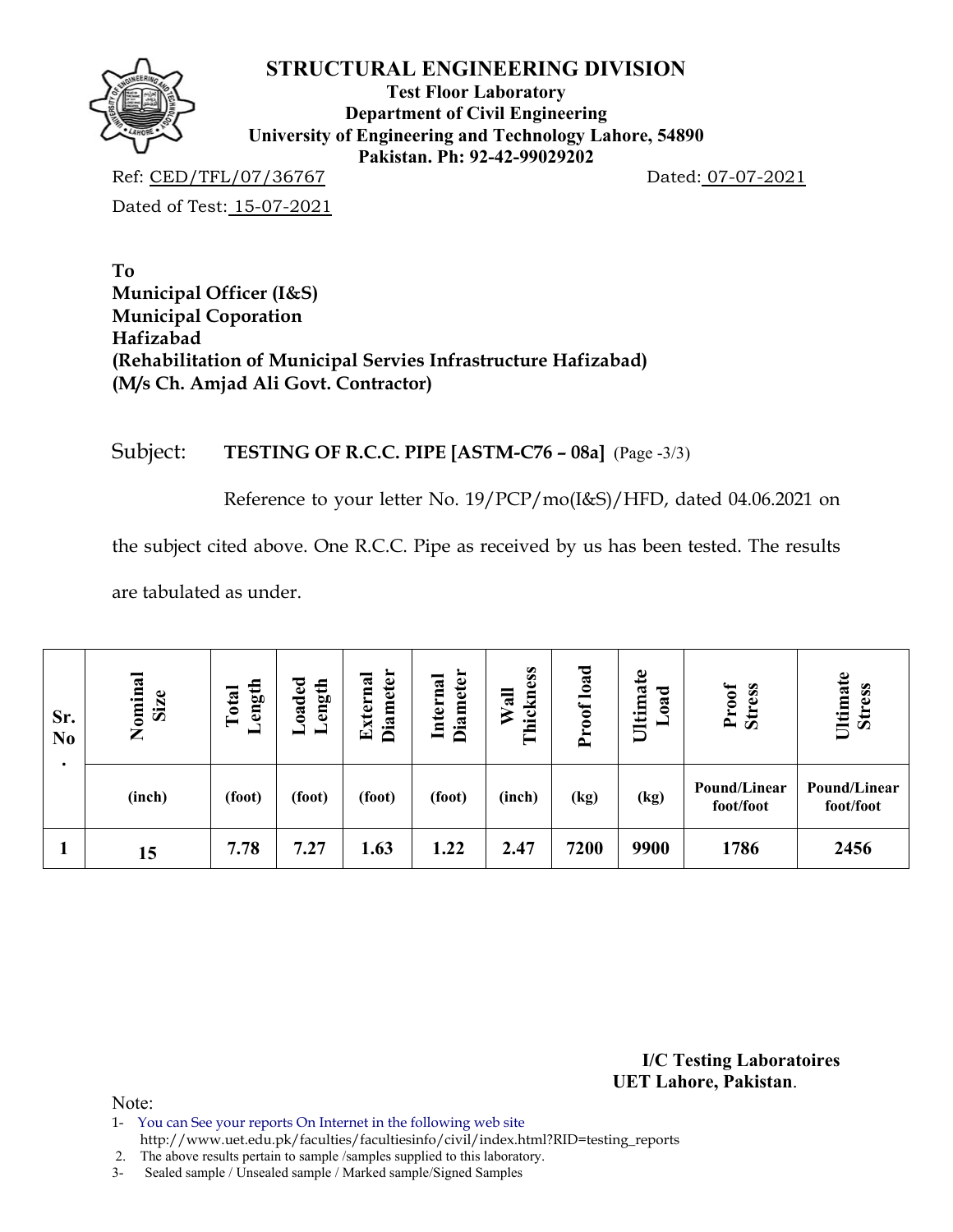

**Test Floor Laboratory Department of Civil Engineering University of Engineering and Technology Lahore, 54890 Pakistan. Ph: 92-42-99029202** 

Ref: CED/TFL/07/36768 Dated: 14-07-2021 Dated of Test: 15-07-2021

**To Manager SPC Army Welfare Trust Housing Scheme Sewerage System in Block-E (82 Kanal) AWT Housing Scheme Phase-2, Lahore** 

## Subject: **TESTING OF R.C.C. PIPE [ASTM-C76 – 08a]**

Reference to your letter No. AWRES/Dev-N/Ph-2, dated 05.07.2021 on

the subject cited above. Two R.C.C. Pipes as received by us has been tested. The results

are tabulated as under.

| Sr.<br>N <sub>0</sub> | Nominal<br>Size | oaded<br>Length<br>ength<br>Total<br>- |        | <b>Diameter</b><br>Diameter<br>External<br>Internal |        | Proof load<br>Thickness<br>Wall |       | Ultimate<br>Load | <b>Stress</b><br>Proof    | Ultimate<br><b>Stress</b> |  |
|-----------------------|-----------------|----------------------------------------|--------|-----------------------------------------------------|--------|---------------------------------|-------|------------------|---------------------------|---------------------------|--|
|                       | (inch)          | (foot)                                 | (foot) | (foot)                                              | (foot) | (inch)                          | (kg)  | (kg)             | Pound/Linear<br>foot/foot | Pound/Linear<br>foot/foot |  |
|                       | 12              | 7.74                                   | 7.34   | 1.34                                                | 0.99   | 2.08                            | 10500 | 16800            | 3194                      | 5110                      |  |
| $\boldsymbol{2}$      | 12              | 7.71                                   | 7.34   | 1.32                                                | 0.98   | 2.03                            | 12500 | 19200            | 3830                      | 5883                      |  |

**I/C Testing Laboratoires UET Lahore, Pakistan**.

Note:

1- You can See your reports On Internet in the following web site

http://www.uet.edu.pk/faculties/facultiesinfo/civil/index.html?RID=testing\_reports

2. The above results pertain to sample /samples supplied to this laboratory.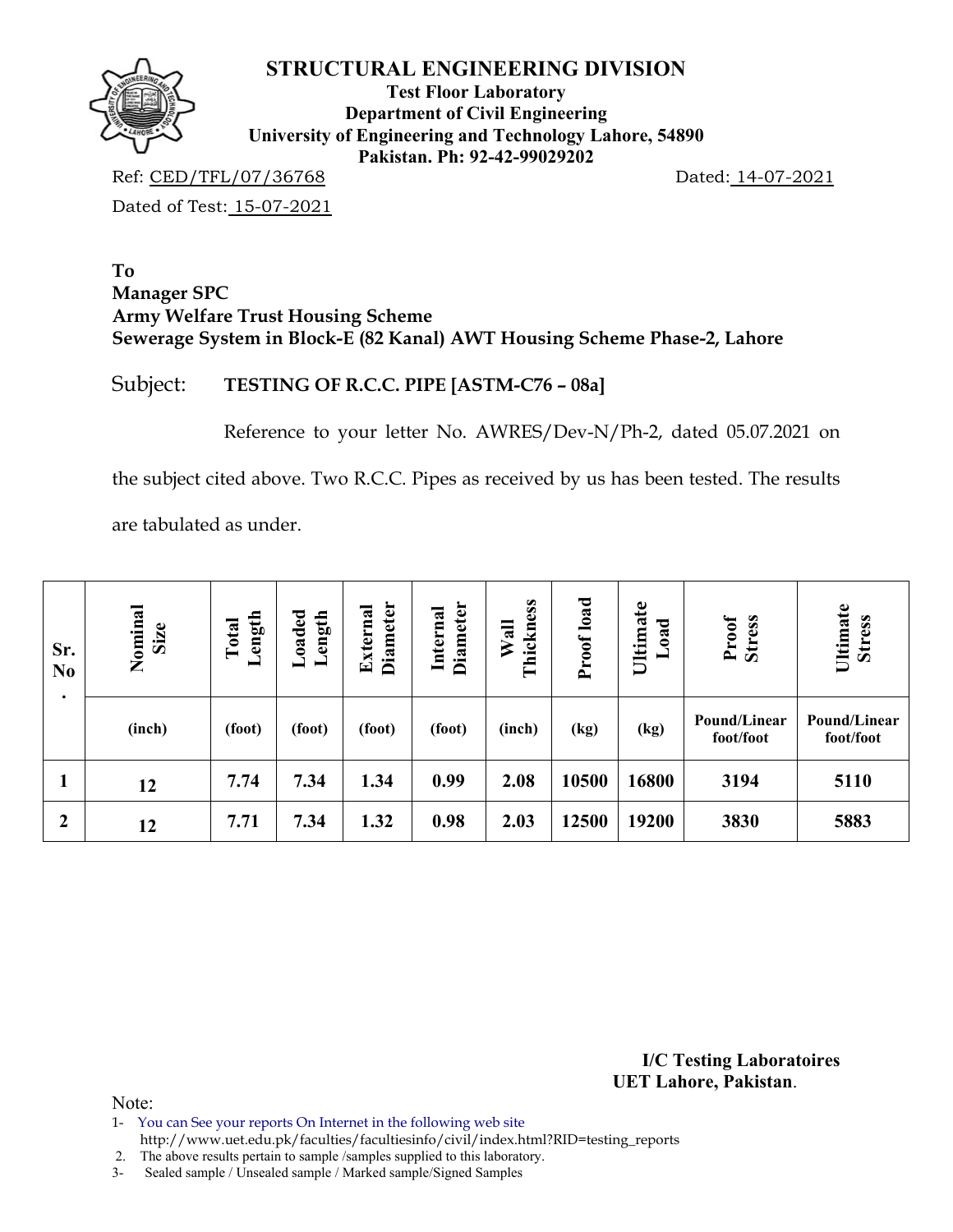

**Test Floor Laboratory Department of Civil Engineering University of Engineering and Technology Lahore, 54890 Pakistan. Ph: 92-42-99029202** 

To, M/S One Liberty Lahore (Islamabad Supreme)

Reference # CED/TFL 36769 (Dr. Qasim Khan) Dated: 15-07-2021 Reference of the request letter # OL/2021/07/06 Dated: 15-07-2021

## **Tension Test Report** (Page -1/1)

Gauge length 8 inches

Date of Test 15-07-2021 Description Deformed Steel Bar Tensile and Bend Test as per ASTM-A615

| Sr. No.                  | Weight                                        | Diameter/<br><b>Size</b> |                          | Area<br>$(in^2)$ |                          | <b>Yield load</b>        | <b>Breaking</b><br>Load | <b>Yield Stress</b><br>(psi) |                          | <b>Ultimate Stress</b><br>(psi)                                 |                          | Elongation               | % Elongation                 | Remarks |  |
|--------------------------|-----------------------------------------------|--------------------------|--------------------------|------------------|--------------------------|--------------------------|-------------------------|------------------------------|--------------------------|-----------------------------------------------------------------|--------------------------|--------------------------|------------------------------|---------|--|
|                          | $lbsft$                                       | Nominal<br>$(\#)$        | Actual<br>(inch)         | Nominal          | Actual                   | (kg)                     | (kg)                    | Nominal                      | Actual                   | Nominal                                                         | Actual                   | (inch)                   |                              |         |  |
| 1                        | 0.383                                         | $\mathbf{3}$             | 0.378                    | 0.11             | 0.112                    | 3600                     | 5300                    | 72200                        | 70570                    | 106200                                                          | 103900                   | 1.10                     | 13.8                         |         |  |
| $\mathbf{2}$             | 0.391                                         | $\mathbf{3}$             | 0.383                    | 0.11             | 0.115                    | 3400                     | 5300                    | 68200                        | 65140                    | 106200                                                          | 101600                   | 1.10                     | 13.8                         |         |  |
|                          |                                               | $\overline{\phantom{0}}$ |                          |                  |                          |                          |                         |                              |                          |                                                                 | $\overline{\phantom{0}}$ | $\overline{\phantom{0}}$ |                              |         |  |
| $\overline{\phantom{0}}$ | $\overline{\phantom{0}}$                      | $\blacksquare$           | $\overline{\phantom{a}}$ |                  | $\blacksquare$           | $\overline{\phantom{0}}$ |                         |                              | $\overline{\phantom{a}}$ | $\overline{\phantom{a}}$                                        | $\overline{\phantom{a}}$ | $\overline{\phantom{a}}$ | $\overline{\phantom{a}}$     |         |  |
| $\overline{\phantom{0}}$ | -                                             | $\overline{\phantom{0}}$ | $\overline{\phantom{0}}$ |                  | $\overline{\phantom{0}}$ |                          |                         |                              |                          | ٠                                                               | $\overline{\phantom{0}}$ | $\overline{\phantom{0}}$ | $\qquad \qquad \blacksquare$ |         |  |
| $\overline{\phantom{0}}$ | $\overline{a}$                                | -                        | $\overline{\phantom{0}}$ | $\blacksquare$   | $\blacksquare$           | $\blacksquare$           |                         |                              | $\overline{\phantom{0}}$ | ÷                                                               | $\overline{\phantom{0}}$ | $\overline{\phantom{a}}$ | $\qquad \qquad \blacksquare$ |         |  |
|                          |                                               |                          |                          |                  |                          |                          |                         |                              |                          | Note: only two samples for tensile and one sample for bend test |                          |                          |                              |         |  |
|                          |                                               |                          |                          |                  |                          |                          |                         |                              |                          |                                                                 |                          |                          |                              |         |  |
|                          | <b>Bend Test</b>                              |                          |                          |                  |                          |                          |                         |                              |                          |                                                                 |                          |                          |                              |         |  |
|                          | #3 Bar Bend Test Through 180° is Satisfactory |                          |                          |                  |                          |                          |                         |                              |                          |                                                                 |                          |                          |                              |         |  |
|                          |                                               |                          |                          |                  |                          |                          |                         |                              |                          |                                                                 |                          |                          |                              |         |  |
|                          |                                               |                          |                          |                  |                          |                          |                         |                              |                          |                                                                 |                          |                          |                              |         |  |

**I/C Testing Laboratoires UET Lahore, Pakistan**.

Note:

- 1- You can See your reports On Internet in the following web site http://www.uet.edu.pk/faculties/facultiesinfo/civil/index.html?RID=testing\_reports
- 2. The above results pertain to sample /samples supplied to this laboratory.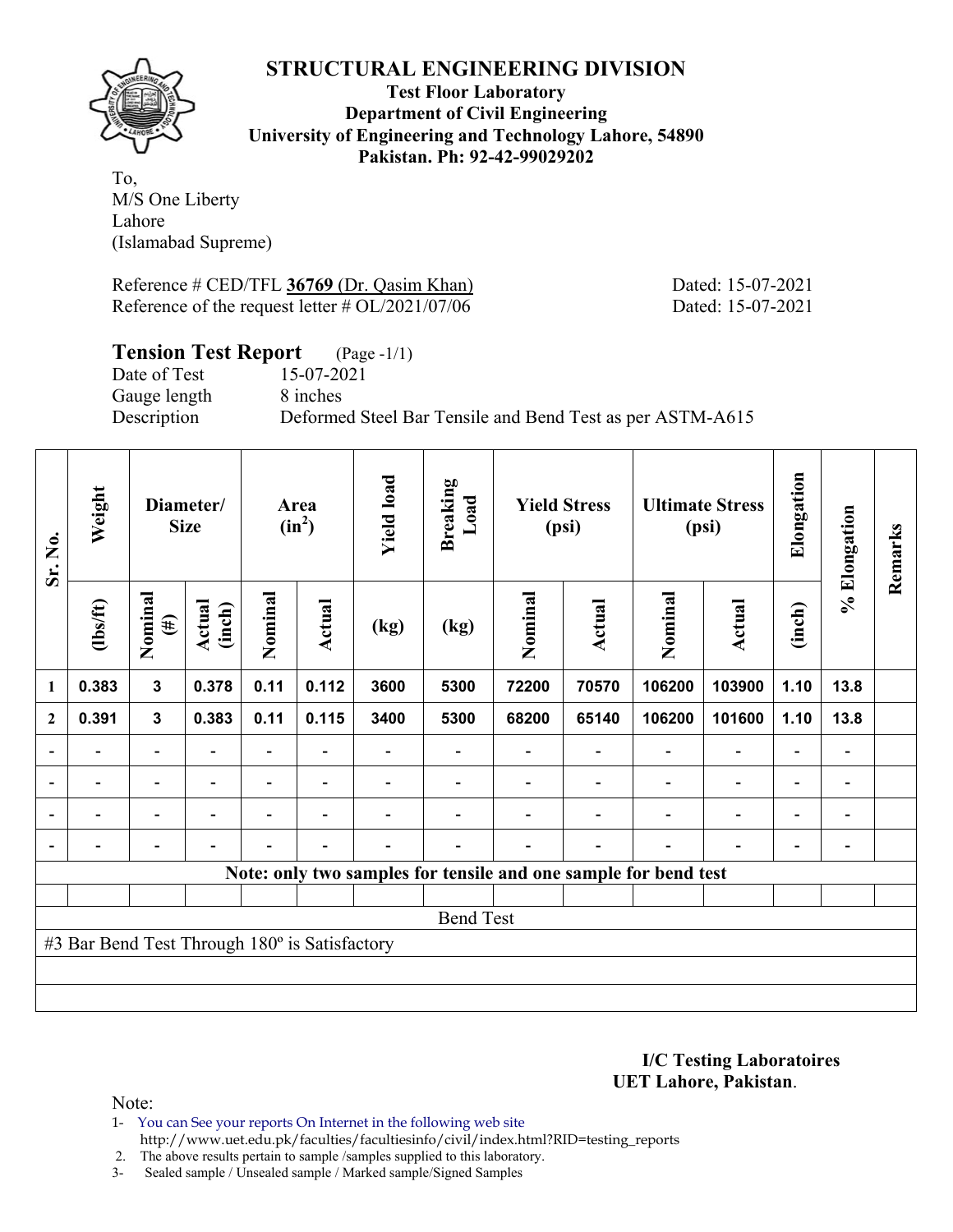

#### **Test Floor Laboratory Department of Civil Engineering University of Engineering and Technology Lahore, 54890 Pakistan. Ph: 92-42-99029202**

To, Commercial Officer Al Fazal Engineering General Electric Mangla Refurbishment Project Package IX WAPDA – NESPA – China CAMC Engineering Co., Ltd. Reference # CED/TFL **36771** (Dr. Qasim Khan) Dated: 15-07-2021 Reference of the request letter # ALF-21-07-0006 Dated: 15-07-2021

# **Tension Test Report** (Page – 1/1) Date of Test 15-07-2021 Gauge length 2 inches Description Plate Sheet Strip Tensile Test **Designation**<br>
Size of Strip<br>
X Section<br>
Xield load<br>
Breaking<br>
Load<br>
Vield Stress<br>
Stress **Elongation**  Elongation **% Elongation**  % Elongation **Remarks**  Remarks **Sr. No.**   $\text{(mm)}$   $\text{(mm)}$   $\text{(mm)}$  $(kg)$   $(kg)$   $(MPa)$   $(MPa)$   $(in)$ **1 2 24.50x2.00 49.00 1700 2200 340.35 440.45 0.40 20.00 - - - - - - - - - - - - - - - - - - - - - - - - - - - - - - - - - - - - - - - - - - - - - - - - - - - - - - - - - - - - - - - - - - - - - - Only One Sample for Tensile Test Bend Test**

**I/C Testing Laboratoires UET Lahore, Pakistan**.

- 1- You can See your reports On Internet in the following web site http://www.uet.edu.pk/faculties/facultiesinfo/civil/index.html?RID=testing\_reports
- 2. The above results pertain to sample /samples supplied to this laboratory.
- 3- Sealed sample / Unsealed sample / Marked sample/Signed Samples